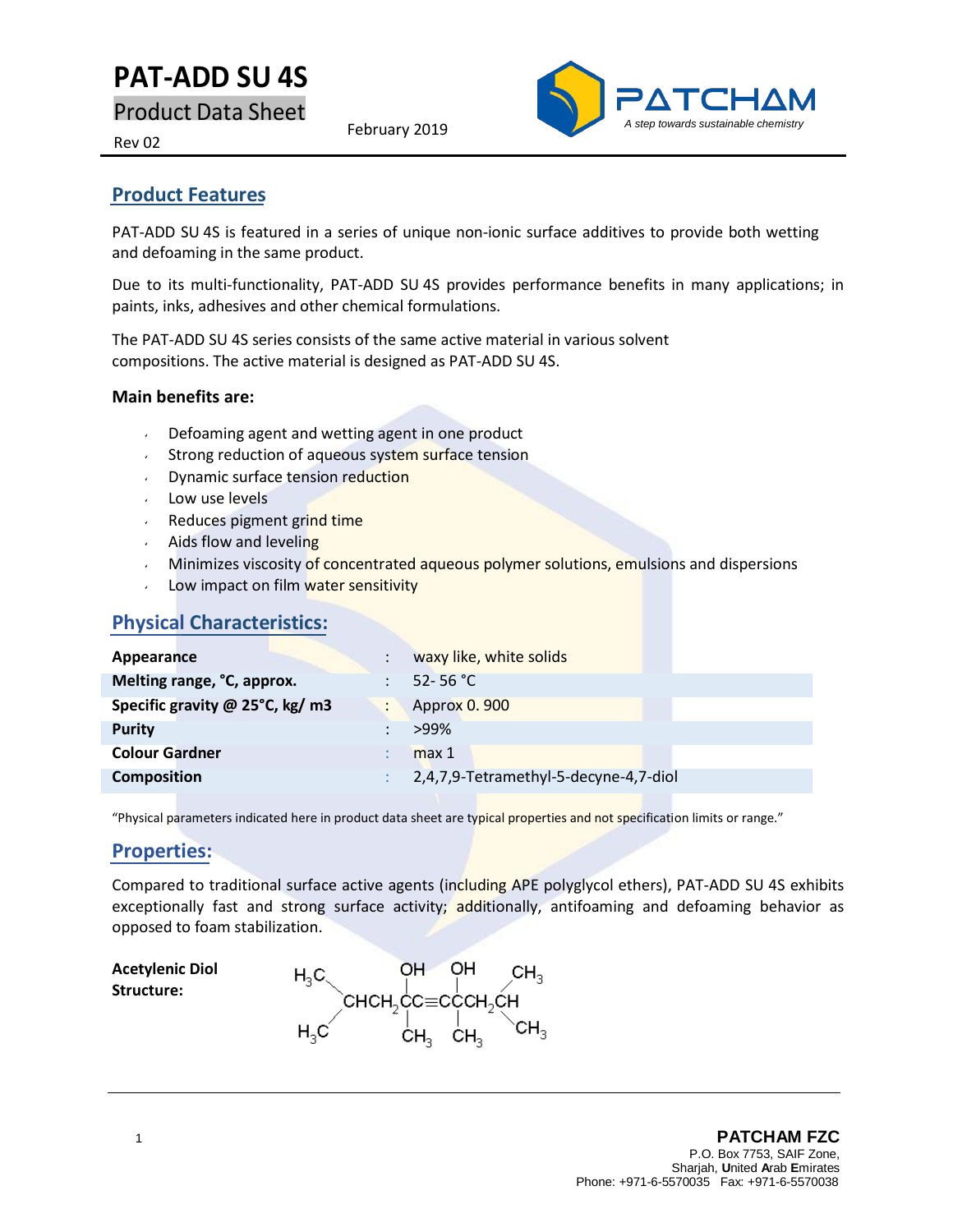# **PAT-ADD SU 4S**

Product Data Sheet

February 2019



#### Rev 02

## **Application:**

Main applications for the PAT-ADD SU 4S series generally involve water/oil or water/solid interfaces, where interfacial tension equalization or modification is necessary.

Application are in inks, paints, heat sensitive adhesives, fountain solutions, compounded materials for leather, emulsion polymerization, pigment grinding aids, cleaners, agricultural chemicals, shampoo, metalworking fluids, adhesive, paper coatings, pigment dispersions, colorants, latex dipping, drilling needs, coatings and other similar processes.

#### **Application in Coatings and Inks:**

PAT-ADD SU 4S (notably SU 4E, H and PA solutions) is widely used as a multipurpose problem solver. The strong effect of lowering dynamic surface tension indicates that PAT-ADD SU 4S exhibits exceptional wetting properties, as in the case of rapidly created new interfaces, exemplified by coil, air or airless spray, turbo bell, printing and other high speed application processes. Additionally, it offers defoaming properties.

PAT-ADD SU 4S is also used for water-borne industrial paint to minimize foam formation and enhance flow and levelling.

Another application is in aqueous wood coatings, where foam, levelling or adhesion issues are all addressed. Moreover, as an alternative to classic surfactants, water resistance is superior. **Printing ink:**

PAT-ADD SU 4S (notably SU 4E, H, PA) is highly recommended for all printing methods with aqueous ink formulations; low dynamic surface tension.

#### **Various applications:**

PAT-ADD SU 4S shows excellent wetting of hot melt pressure sensitive adhesives applied on plastics. Leather chemicals: water borne leather chemicals must exhibit good wetting properties, especially dynamic wetting. PAT-ADD SU 4S is successfully used for this; leather finishes, shoe polishes etc.

#### **Following solutions of PAT-ADD SU4S are commercially available:**

| <b>PAT-ADD</b>  | Concentration | <b>Solvent composition</b>    | Appearance          |
|-----------------|---------------|-------------------------------|---------------------|
| PAT-ADD SU 4E   | 50            | Ethylene glycol               | Clear Yellow Liquid |
| PAT-ADD SU 4H   | 75            | Ethylene glycol               | Clear Yellow Liquid |
| PAT-ADD SU 4PA  | 50            | 2-Propanol                    | Clear Yellow Liquid |
| PAT-ADD SU 4PG  | 50            | Propylene glycol              | Clear Yellow Liquid |
| PAT-ADD SU 4DPM | 50            | 2-Methoxymethylethoxypropanol | Clear Yellow Liquid |
| PAT-ADD SU 4BC  | 50            | 2-butoxy ethanol              | Clear Yellow Liquid |
| PAT-ADD SU 4A   | 50            | 2-ethylhexanol                | Clear Yellow Liquid |